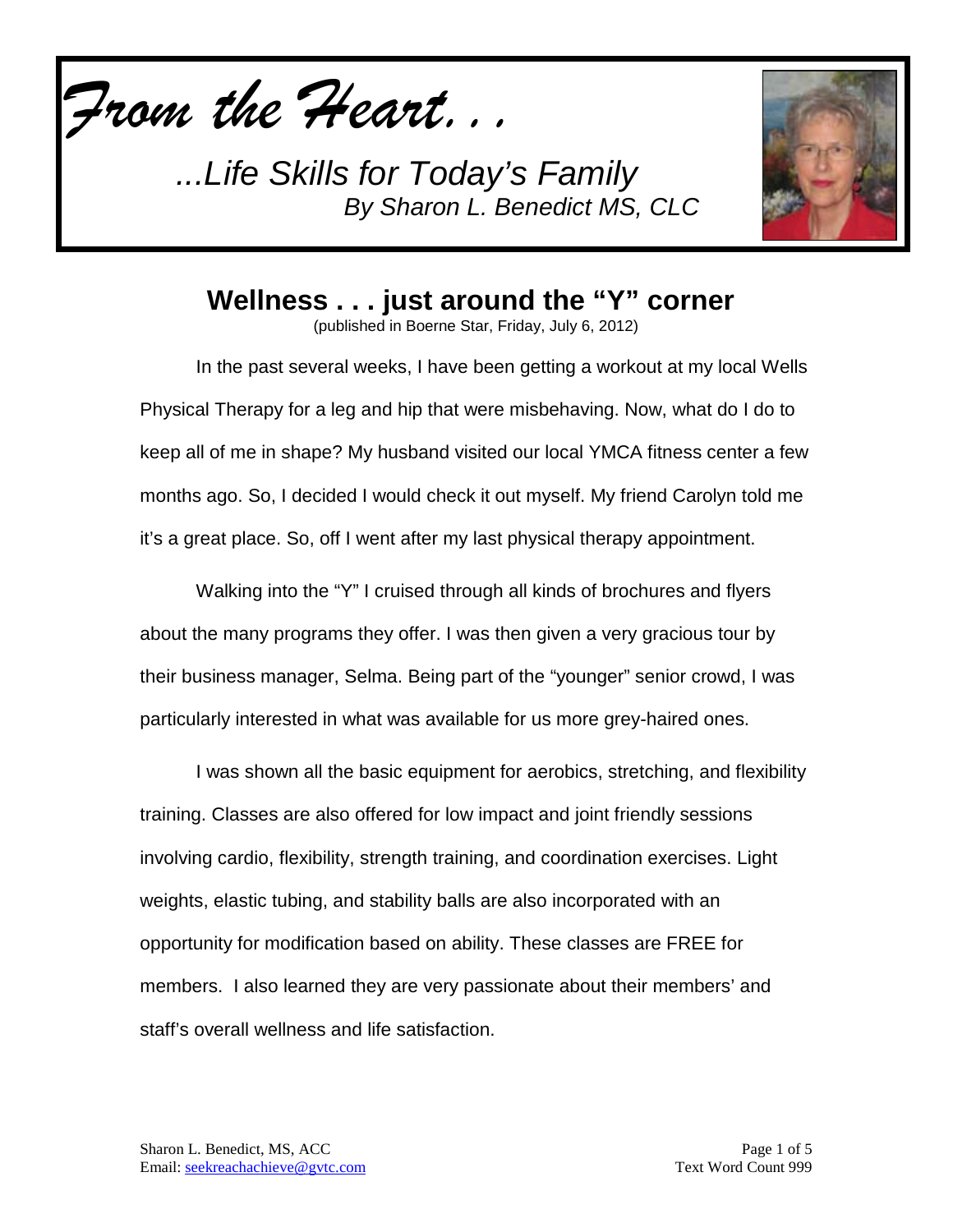Sounds like a good deal to me. I also found out that your insurance company may actually pay for part or all of the membership fees. Unfortunately, for me Blue Cross doesn't at this time. Hopefully, they will with some encouragement and win-win negotiation with the Y.

For those who have only heard of the YMCA but never checked out its mission or history, here's a short version. Their mission is to put Judeo-Christian principles into practice through programs that build healthy spirit, mind and body for all. Their strategic plan is to focus on Youth & Families, Strengthen and engage for life, Health & Well-being, Balanced Spirit, Mind & Body, Member Engagement, Create a member-centric culture, Expanding the Y's Reach, Establish a Y presence in all communities, and even Staff Development.

Here's a short version of their fascinating history for the Hill Country. The YMCA of Greater San Antonio was founded in 1876, 32 years after the first YMCA was founded in London England. During this time, cowboys, railroad employees, young men and boys moved from the suburbs into the city to find employment. Without owning their own building, volunteers began providing food, lodging, reading rooms and activities in borrowed facilities around town. In 1907, volunteers were able to raise enough money to build their first facility on North Alamo and Third Street. The services provided were an outlet for the young men and allowed for them to participate in Bible studies, physical activity and educational classes.

In World War I, the YMCA brought field services, food, first aid supplies and blankets to soldiers and their families throughout South Texas. By 1918, the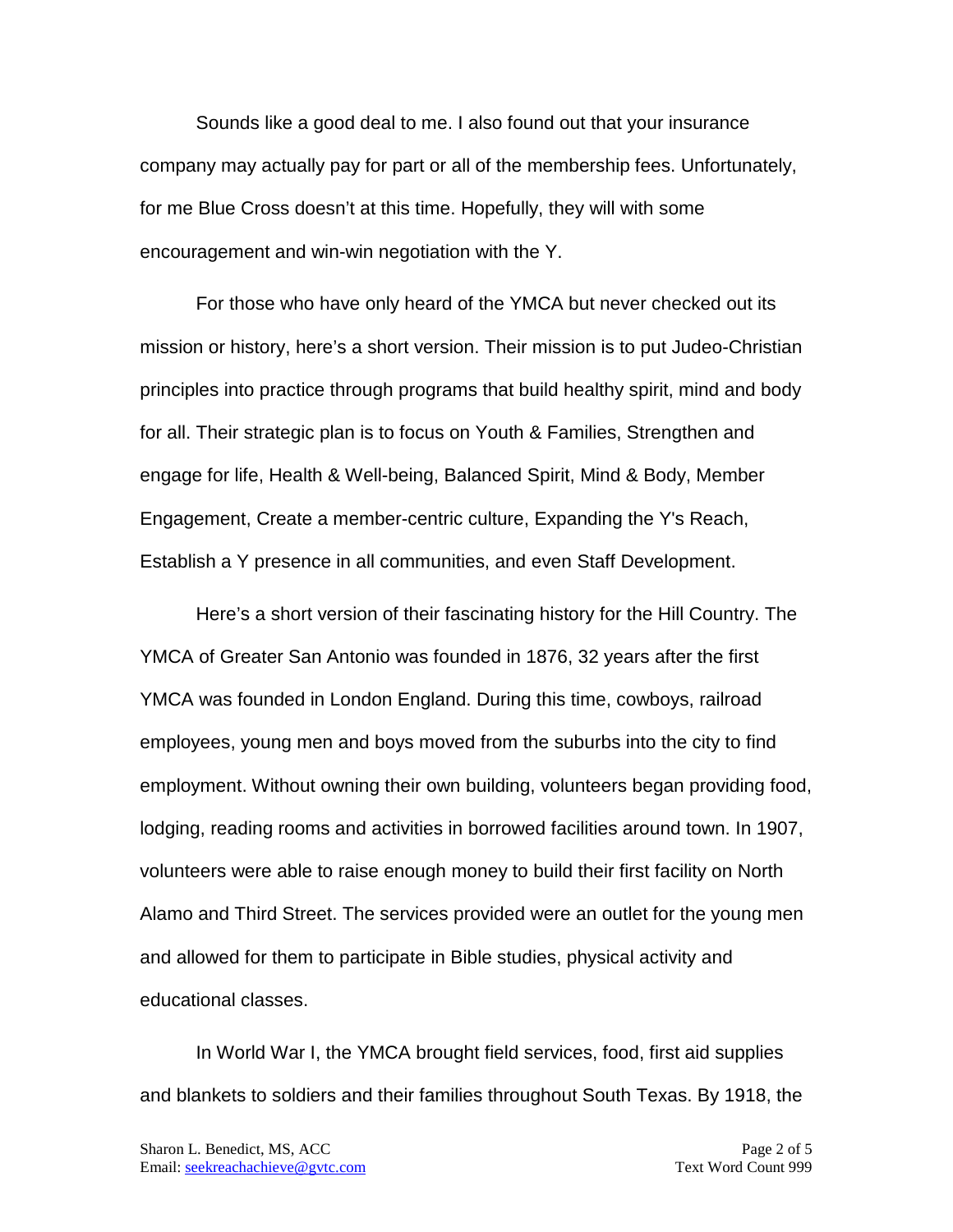YMCA was offering San Antonio's first swim lessons, organized High School Clubs (Hi-Y), and reached out to African American and Mexican American youth in the community. These programs led to the building of the first full facility YMCAs, Davis Scott in 1944 and Westside YMCA in 1949.

In 1927, Camp Flaming Arrow was purchased, again with funds raised by volunteers. This camp in the Hill Country provided young boys "healthful recreation without temptation, the gratification of the natural desire for a free and easy life outdoors, together with the cultivation of a manly Christian character" (Sumner Dudley, 1885). By the 1960s, the Northwest and Northeast branches were built to offer expanded programs in swimming, team sports, day camps, drug abuse prevention and teen leadership.

In 1971, the Downtown YMCA opened its first location at 903 N. St. Mary's. Through the 1970s and 80s, YMCA programs were developed to help atrisk youth stay out of trouble and learn new skills; women started participating in health and wellness programs at the Downtown branch; the Southwestern Bell branch was opened where early child development, after-school child care and bilingual pre-kindergarten were introduced, leading to the development of campus based student enrichment programs and youth sports. Texas' first teen parent child care was developed at the YMCA.

From 2003 to 2006, an impressive vision and plan were set in motion to reach out to surrounding communities. **The** *Boerne Family YMCA* **opened in January 2006 and was the first facility to be built in San Antonio in over 30 years.** From then to today, other YMCAs followed in New Braunfels, Schertz,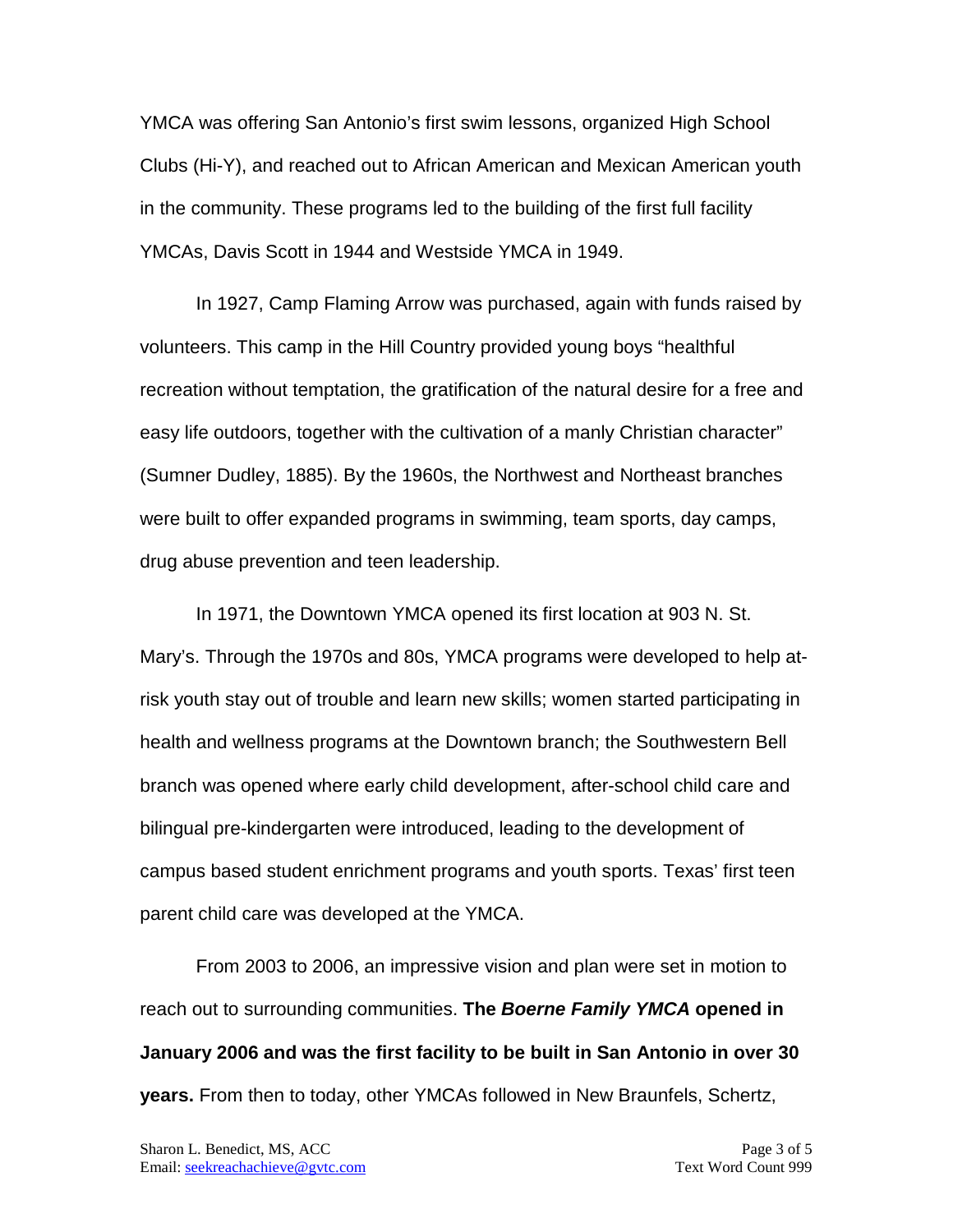and other locations, with renovations of existing facilities and relocation of several others. They even assumed responsibility of two full-day Preschools (Labor Street and Stablewood) from Positive Beginnings, Inc. Then came full-day child care and afterschool programs at Haven for Hope in the San Antonio/Bexar County area.

In 2011 their Walzem location opened; they transformed their Southcross location into a Y Living Center which addresses the biggest threats to our health: obesity, diabetes and cancer, through medically-based wellness programs; and established their tenth full facility in Thousand Oaks, just to name a few.

With changing their logo and expanding their vision, the YMCA can now better reflect the vibrancy of their mission, programs, and the diversity of the communities it serves. Their core mission is to be known as a powerful association of men, women and children joined together by a shared commitment to strengthening the foundations of our communities. They credit Boerne and other communities with their incredible success as they continue to evolve and grow in the years ahead.

So, after reading that, who wouldn't want to give them a try. Check them out for yourself at<http://www.ymcasatx.org/boerne/> [1361 S. Main St., Boerne TX 78006; (830) 815-1040]. *Wellness for you is just around the "Y" corner.* Now, I just need to get myself in gear and get over there. Anyone ready to join me?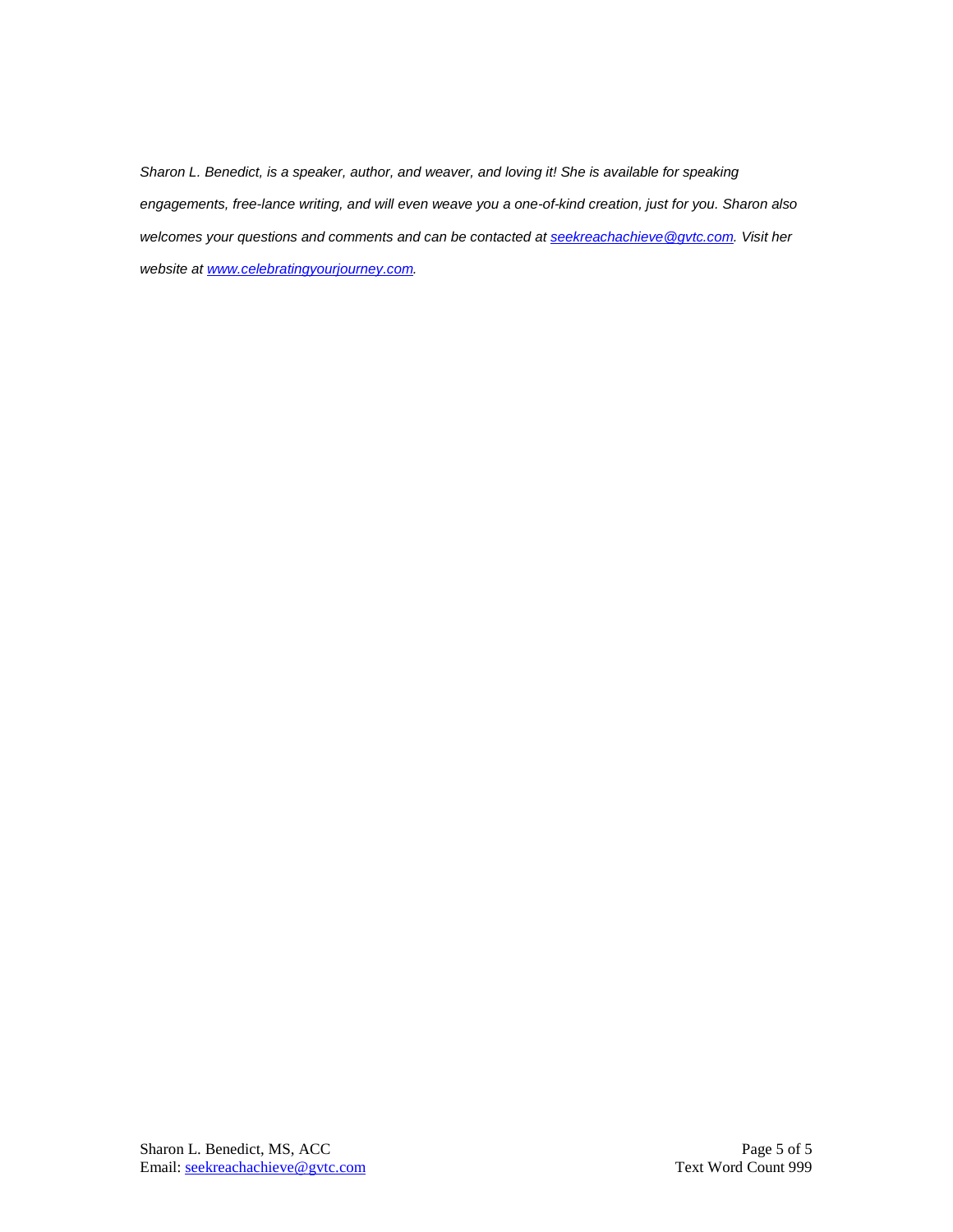*From the Heart...*

*...Life Skills for Today's Family By Sharon L. Benedict MS, CLC*



**Wellness . . . your annual physical**

(published in Boerne Star, Friday, July 13, 2012)

There is a number floating around that says about 70 million US adults have their annual physical. This is only about only 22 percent of our population in 2012. According to Michael Saenger, MD, WebMD (June 5, 2012) "For some people, having an annual physical examination is a source of reassurance that they're as healthy as they feel. Others see it as an alarm system, to catch health problems before they become serious. The value of the routine annual exam has been debated recently, but it remains a cherished tradition among many doctors and patients."

Yet, how often you should get a physical depends on your age, your health condition, your insurance coverage, and ability to pay for it. And don't forget your own level of need for reassurance. There is often a major difference in perspective between your doctor and your insurance company on how often and what are the allowable time intervals between physicals and other tests. I recently had my physical and learned from my Medicare and Blue Cross Blue Shield of Texas coverage that a mammogram and DEXA (bone-density) is only allowed every two years. This is the case even with certain health conditions that require monitoring, such as benign cysts and osteoporosis history. And your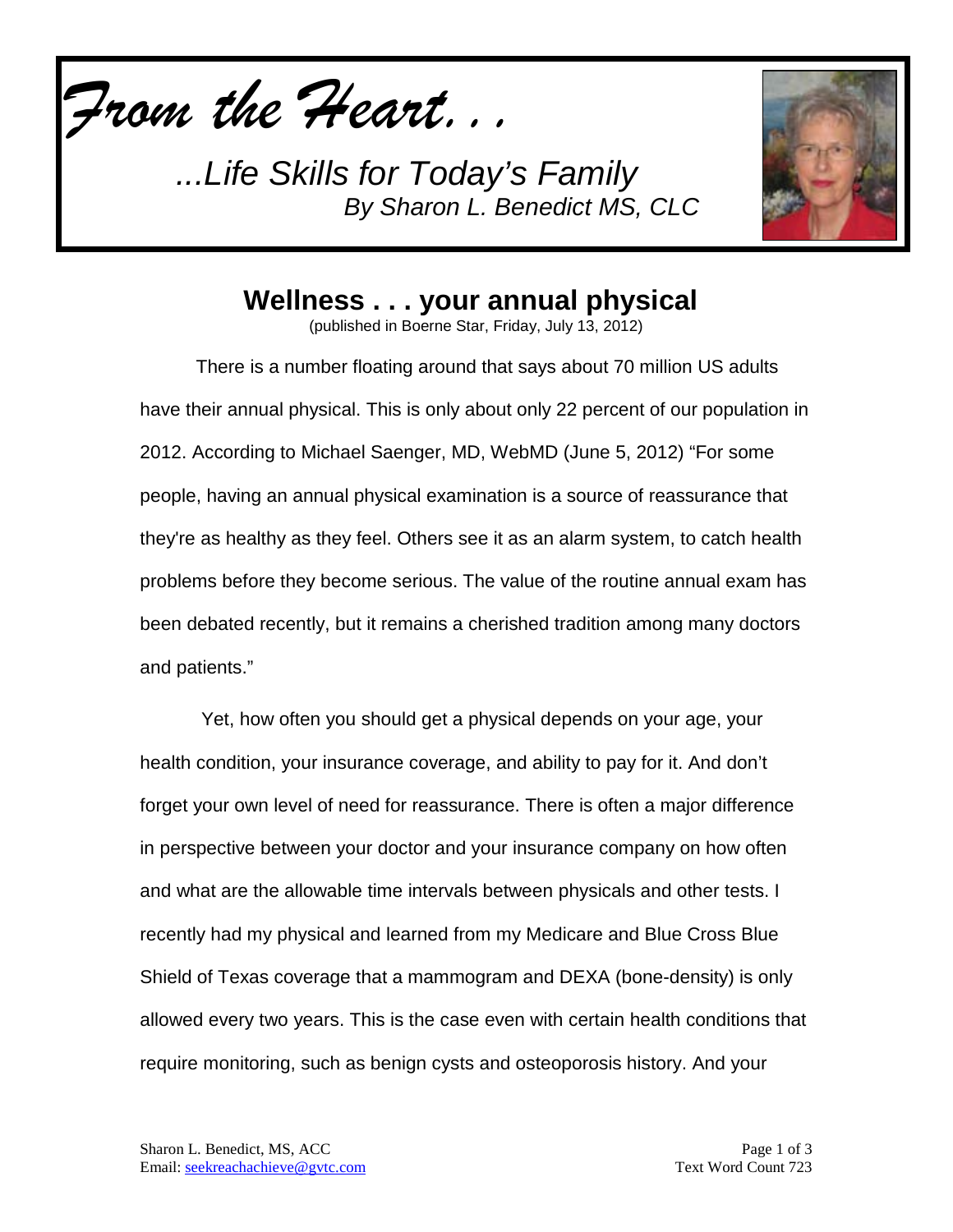doctor may even say you don't need certain exams each year, which is great on the budget. Yet, do you still have reassurance that everything is still ok?

That depends on your own comfort zone with time period between exams and tests results. As you age, both doctors and insurance companies allow for more frequent exams and tests if warranted. When insurance companies deny coverage doctors recommend, you will undoubtedly find yourself asking your doctor to write medical necessary letters on appeal. If your doctor is savvy enough, he will use certain diagnostic codes in order to get it covered without the need for any appeals. It's all a learning process for both physician and patient.

During the first year of life, physicals or check-ups are required often, even for healthy babies. After age of one, most doctors recommend an annual physical until the child is 18. As children continue to grow and change, health assessments, immunizations, and booster shots are all part of the annual physical assessment. For young women, it is recommended to have an annual gynecological exam, particularly as soon as they are sexually active. Some physicians combine the general physical exam with the gynecological to avoid two trips to the doctor. For both men and women, there are various recommendations given.

What should you expect, generally? Doctors will want your family and medical history and will usually have a long form for you to complete. Many doctors' offices are going digital and online. So, patients will need to be more computer savvy in the 21<sup>st</sup> century. Your doctor or nurse will weigh you in, check your vital signs; then comes the blood pressure, heart rate, respiration rate, and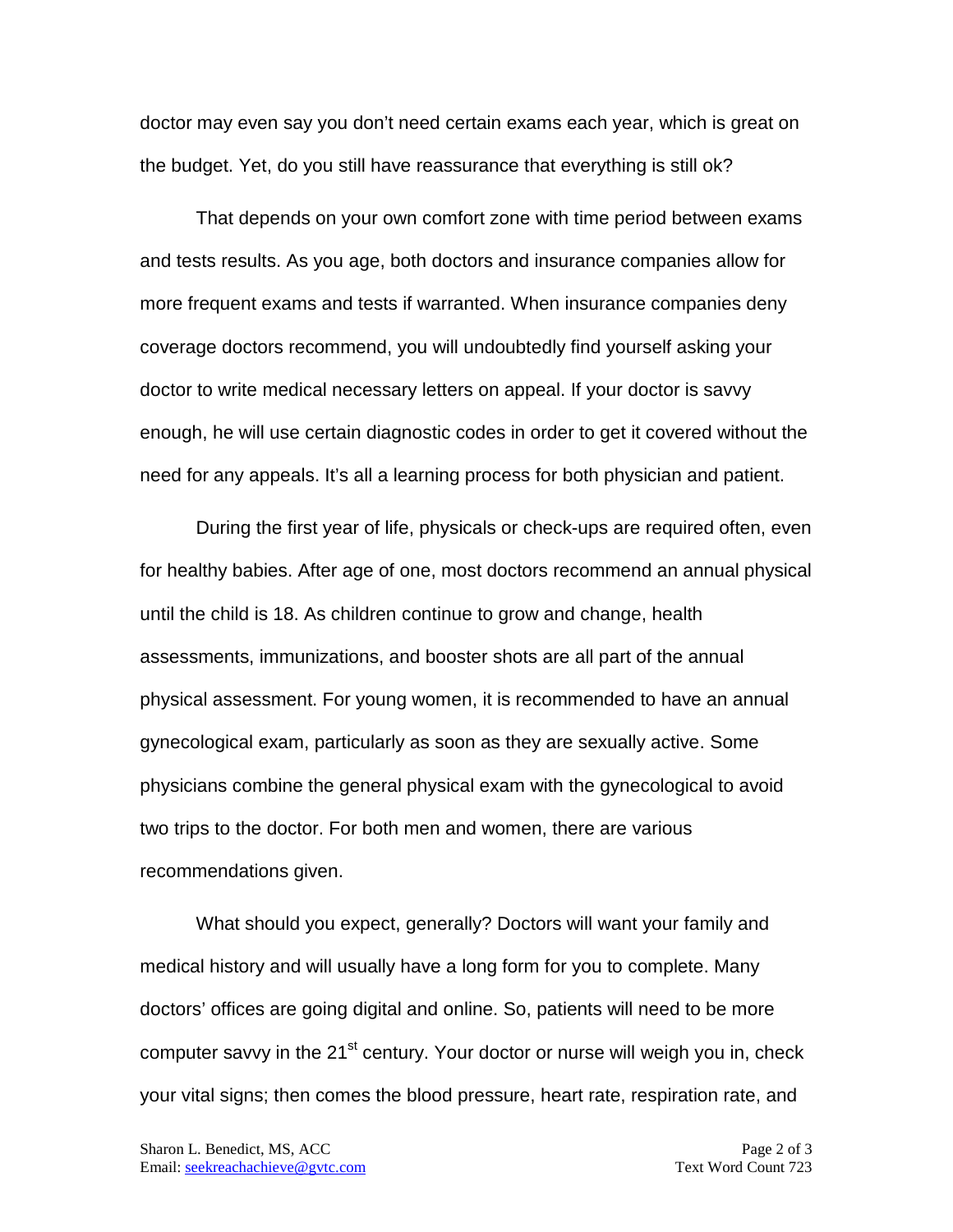temperature. They will also check your general appearance and ask for a large amount of information about you and your health just by watching and talking to you. They observe your memory and mental quickness, how healthy is your skin, and how you stand and walk. Next will be your heart and lung exam; then head, neck, and abdominal area. Other exams may be neurological, dermatological, and sensory.

And don't forget the basic chemical screen blood and urine work to be done. Hopefully, the lab tech you use is a veteran at the needle to get your blood. My own veins are very small; and as I have aged, they tend to roll and flex. So, I'm not an easy patient to draw blood from. I fortunately had a great lab tech who reassured me that he was an expert at my kind of veins; and so he was.

Consider your own health status. Is it time for an overall physical? If you haven't had one in the past two years, I encourage you to drop in for one. And what kind of wellness team do you depend on? The next article will cover what a 21<sup>st</sup> century wellness team looks like.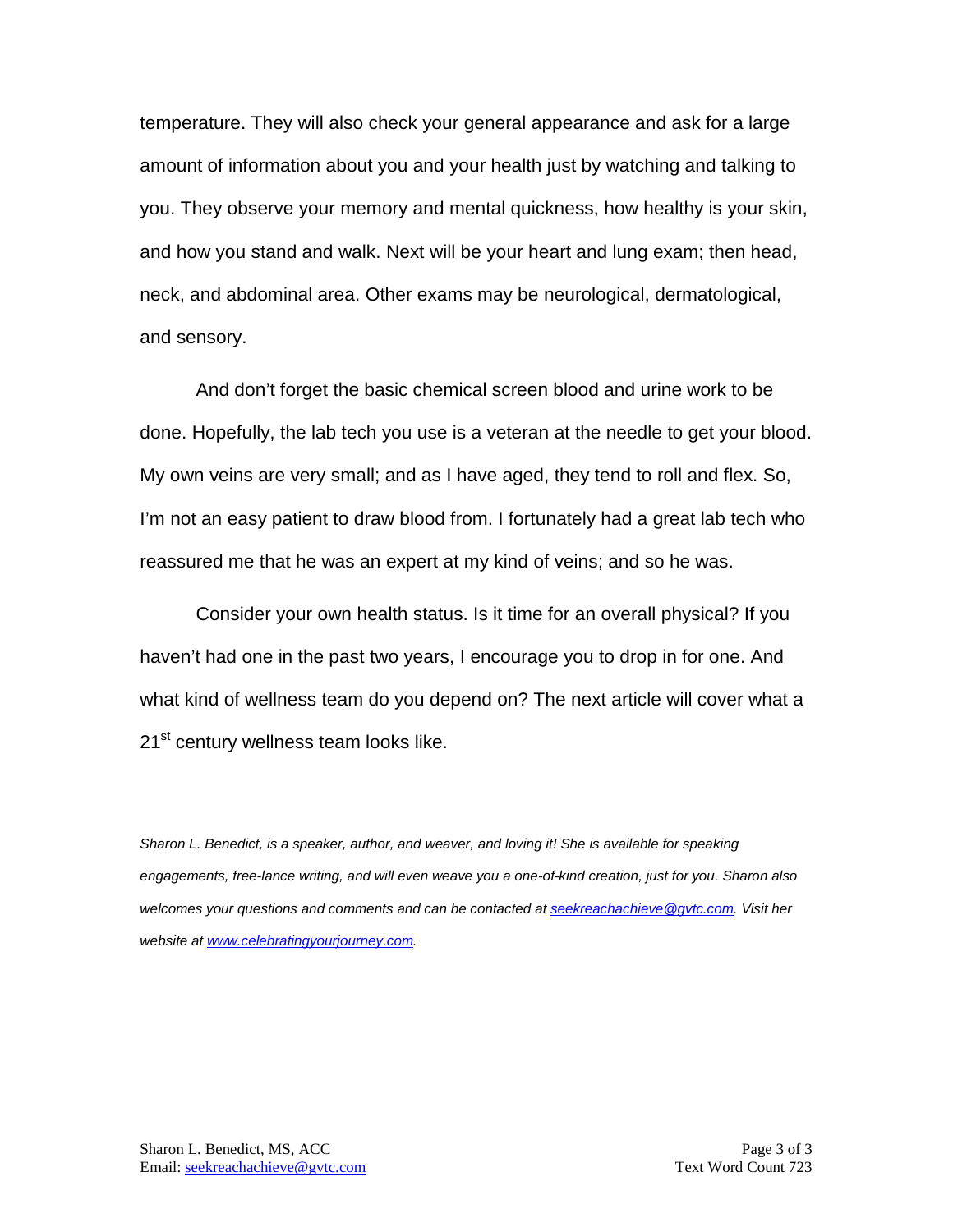*From the Heart...*

*...Life Skills for Today's Family By Sharon L. Benedict MS, CLC*



**Wellness . . . Team Up**

(published in Boerne Star, Friday, July 20, 2012)

What kind of wellness team do you depend on? When you think about your health and wellbeing, who do you go to for help. Naturally, the first one most of us consider is our family doctor. He or she is the one that not only is handy when you have a cold you just can't seem to kick but is also there when something scary shows up.

Your family doctor will treat you the best he or she can and may recommend a specialist to look a little closer. We all know the traditional layout of our healthcare system tied to insurance coverage . . . along with the layers of forms, copays, coinsurance, deductibles. You name it! We also know there is more to taking care of our health.

First, what is wellness? Here's a simple, practical illustration for genuine wellness.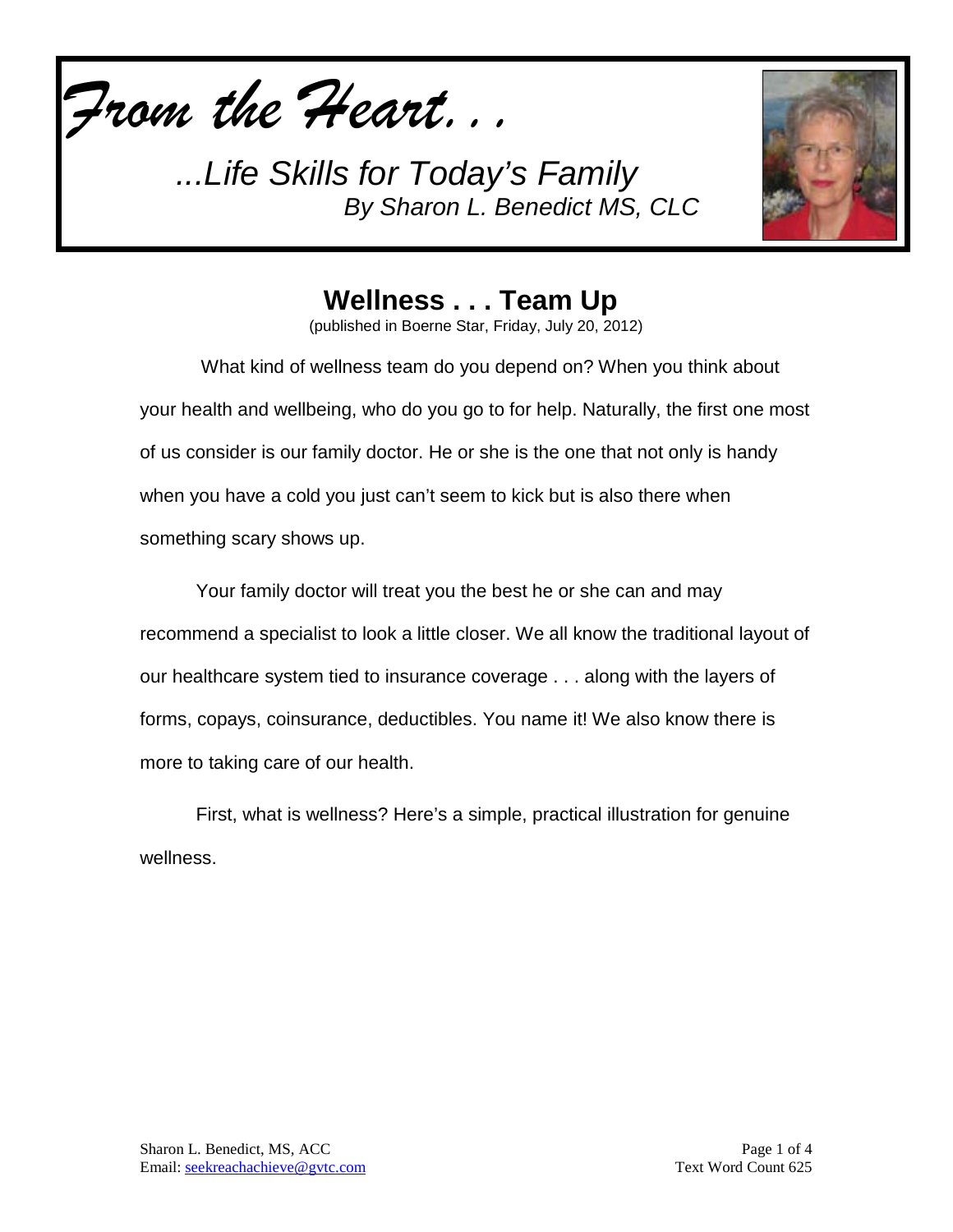## THE ILLNESS-WELLNESS CONTINUUM



Copyright 1972, 1977, 1981, 1988, 2004 John W. Travis

As you can see, traditional medicine typically provide care left of center, called the Treatment Paradigm. Basically, it goes from signs, symptoms, disability, to premature death. Once the diagnosed symptoms are seemingly gone, you are considered to be at the neutral point with no discernible illness or wellness. You are usually sent home. Rarely, are there any follow-ups to be done or even a phone call from the doctor to see how you are doing. Yet, wellness outcomes take a giant leap when you, as the patient, center stage, decide to travel right of center.

Where does your journey take you? As you can see from the Illness-Wellness Continuum, you begin to have a heightened awareness of your physical, emotional, mental, and even spiritual arenas of wellness. Then comes education. You begin to do research on your own. You bring your results and questions to your doctor. Hopefully, he or she is teachable and a genuine listener. If so, your doctor is rare and, at heart, wants to be a team player with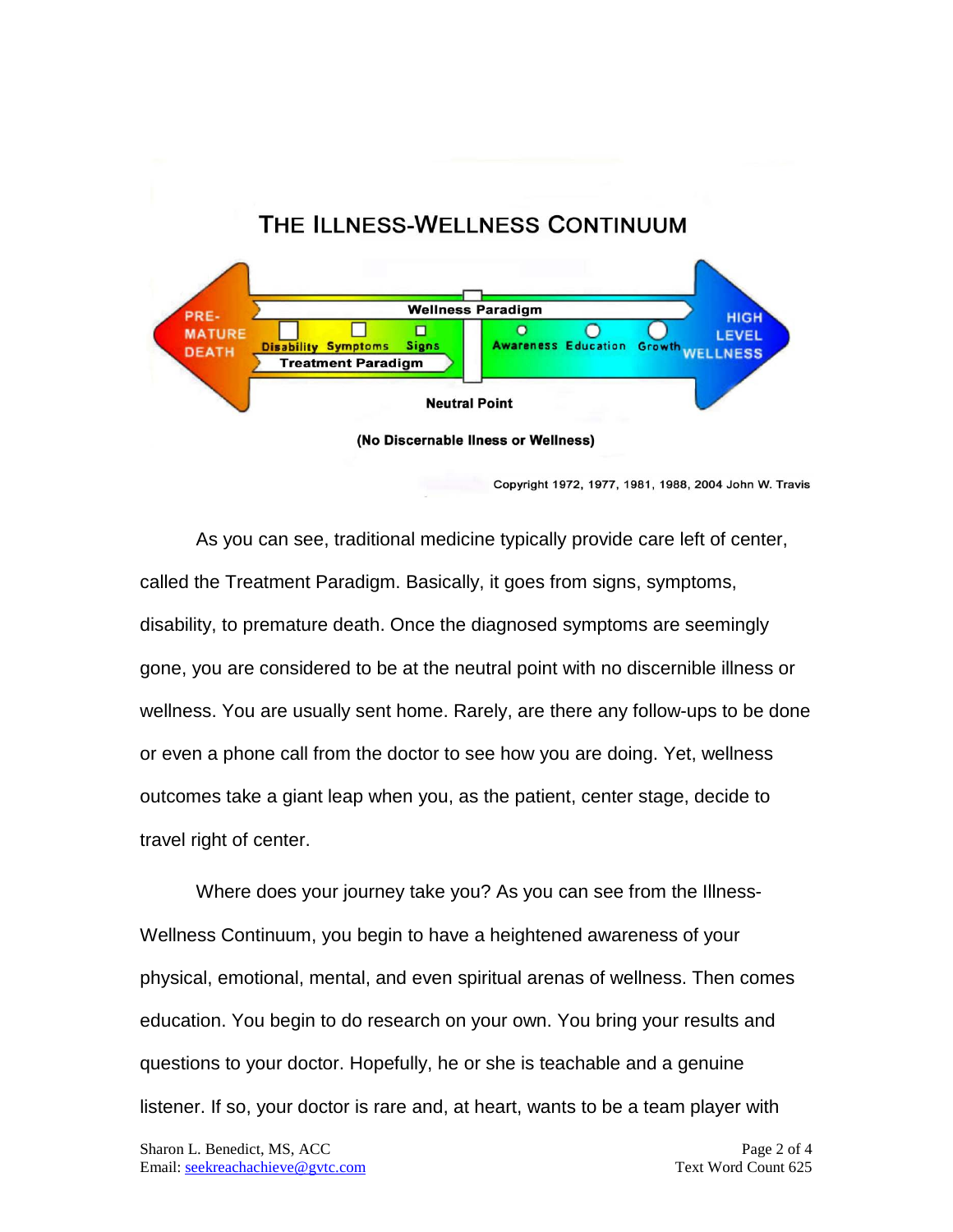you. This kind of relationship shows both of you are experiencing growth together.

The destination for you both is a high level of wellness. Believe me, with the many years I have had as a life and wellness coach, plus my own 20 year journey regaining my health and reaching high level wellness, it's a great place to arrive.

Are you ready to take the journey yourself? If you are, then you are more than ready to start choosing your own 21<sup>st</sup> century wellness team. You will actually be seeking them out, interviewing them, and deciding whether they should share the journey with you. Who do you think is your first pick on your team?

It's a logical choice at the beginning of your journey. It's your own family doctor. Yes, the Wellness Paradigm includes by conventional, complementary/alternative, and integrative health providers. Then by all means include your dentist and physical therapist. But always remember to honestly evaluate their value or lack of their support for your own life and wellness goals. If they are not contributing to your satisfaction, then it is time to find someone else.

Now, who do you feel is next to add to your team? I have already given you a hint by mentioned that the Wellness Paradigm includes all three worlds of health and wellness. My first choice, personally, would be to connect with an integrative health provider, preferably an MD or DO, who utilizes the best of both conventional and complementary/alternative medicine. And that one would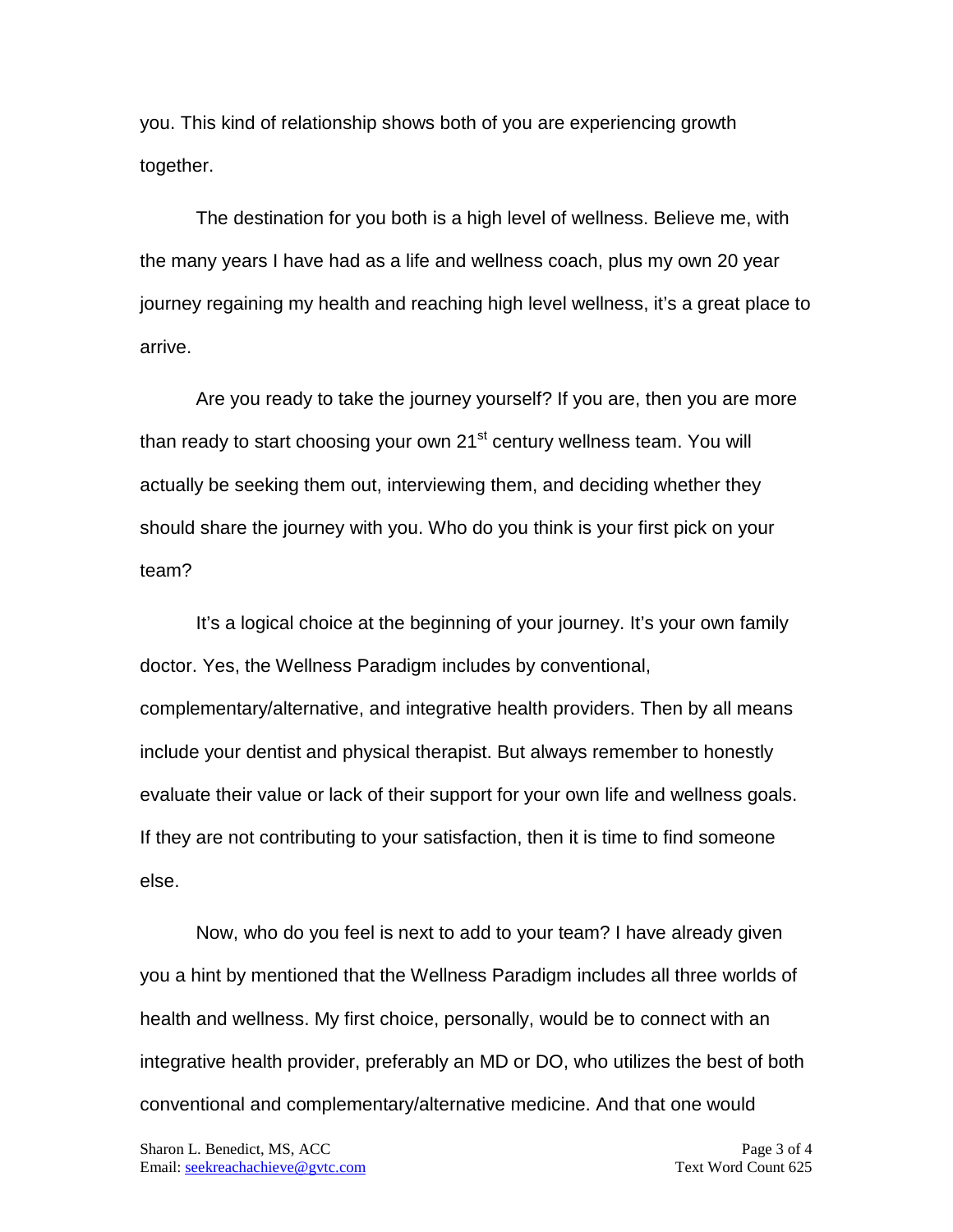actually be my family doctor. Who would be your first then second choice? The next article will go further in offering what a  $21<sup>st</sup>$  century wellness team looks like.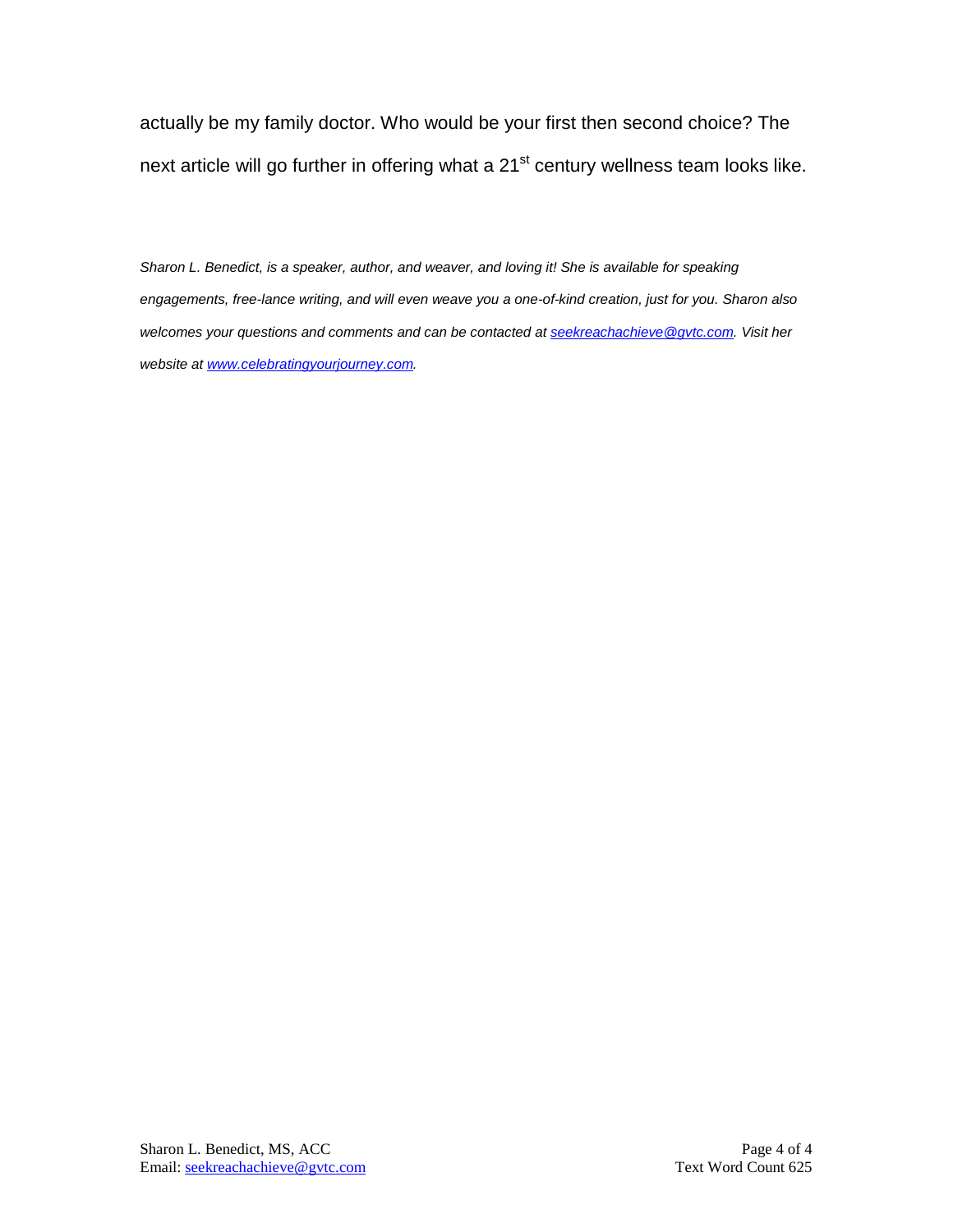*From the Heart...*

*...Life Skills for Today's Family By Sharon L. Benedict MS*



**Wellness . . . Team Up, part 2**

(published in Boerne Star, Friday, July 27, 2012)

Have you ever thought of your dentist as a member of your wellness team? I know, none of us would probably include our dentist, let alone choose this provider as our first choice on the team.

As mentioned in the previous article, my first choice, personally, would be to connect with an integrative healthcare provider, preferably an MD or DO, who utilizes the best of both conventional and complementary/alternative medicine. This provider would also be savvy with women's health, hormone balance, and weight management. And this one would actually be my family doctor.

Who would be your first then second choice? Often our choices depend on our health condition and our relationships within the medical/healthcare arena. Referrals from family, friends, and co-workers also play a part in who we choose. And don't forget the complicated world of insurance coverage. To give you a glimpse into a 21<sup>st</sup> century wellness team, consider the following providers. Then check off which ones you already have and are satisfied with their care. Remember, a 21<sup>st</sup> century wellness team includes providers from three worlds of wellness, including allied areas in conventional, complementary/alternative, and integrative healthcare.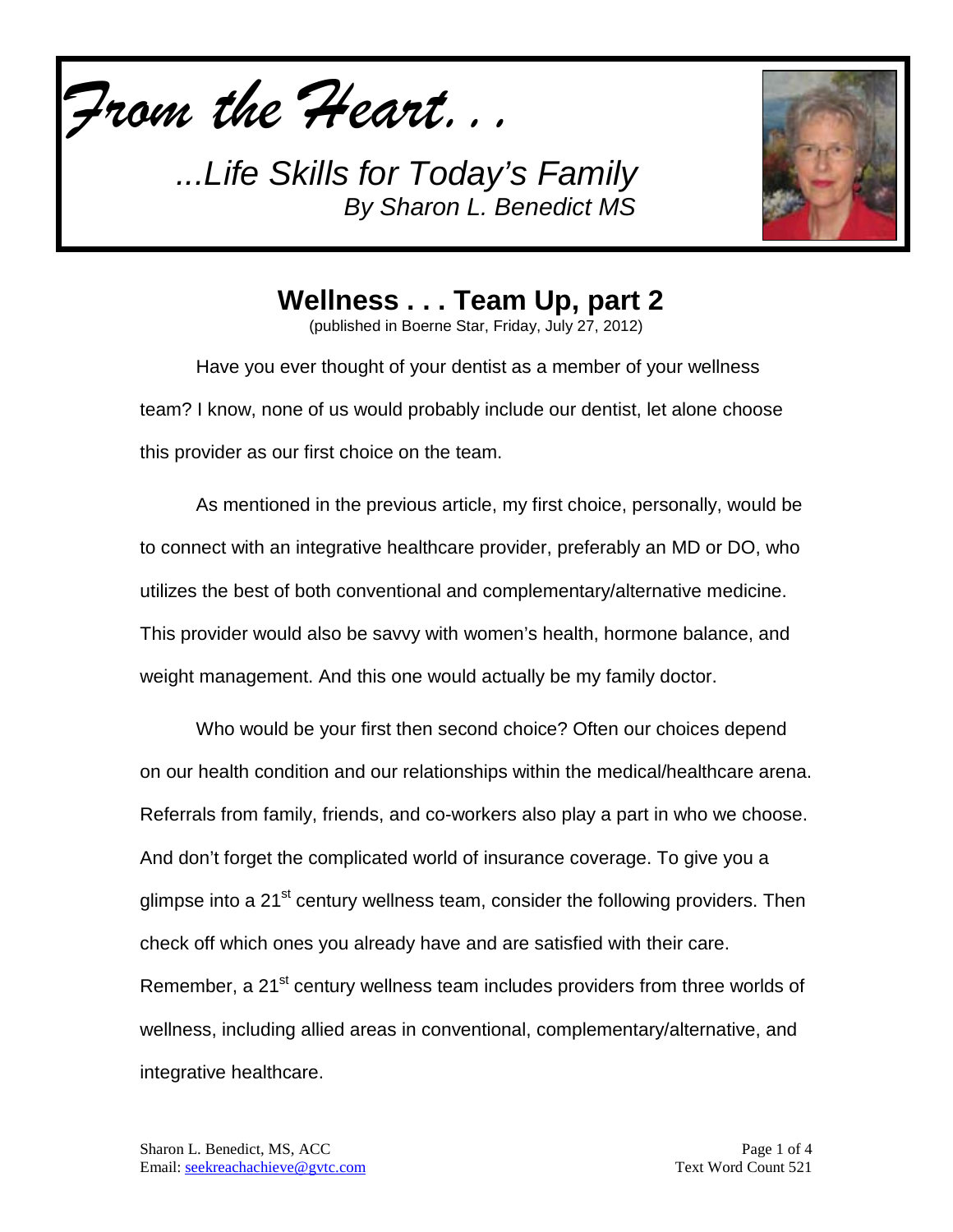**Integrative Medicine Physicians** (primarily MDs with specialties or in collaboration with Prevention and Wellness Assessment, Chronic Disease Issues, Women's Health, Sports, Occupational, Longevity; insure affiliation with preferred hospitals)

Primary Family Physician

Intern Physician

Physician Assistant

Women's Health

Men's Health Focus

Newborn/Children's Health Focus

## **Clinical Conventional Helping Professionals**

Clinical biomedical nutritionist

Physical & Neuromuscular Therapist

Fitness Program specialist

Mental health counselor

**Other** 

**Other** 

**Clinical CAM Helping Professionals**

Naturopath

Homeopath

**Chiropractic** 

Acupuncture **Herbalist** 

Massage therapist

**Other Other** 

**Non-clinical helping professionals** 

Certified Life Coach(es)

Certified Wellness Coach(es)

## **Standard and Function/Metabolic Diagnostic Labs**

Conventional labs

Function/Metabolic labs

Hormone panel specialist

Nutritional/Absorption specialist